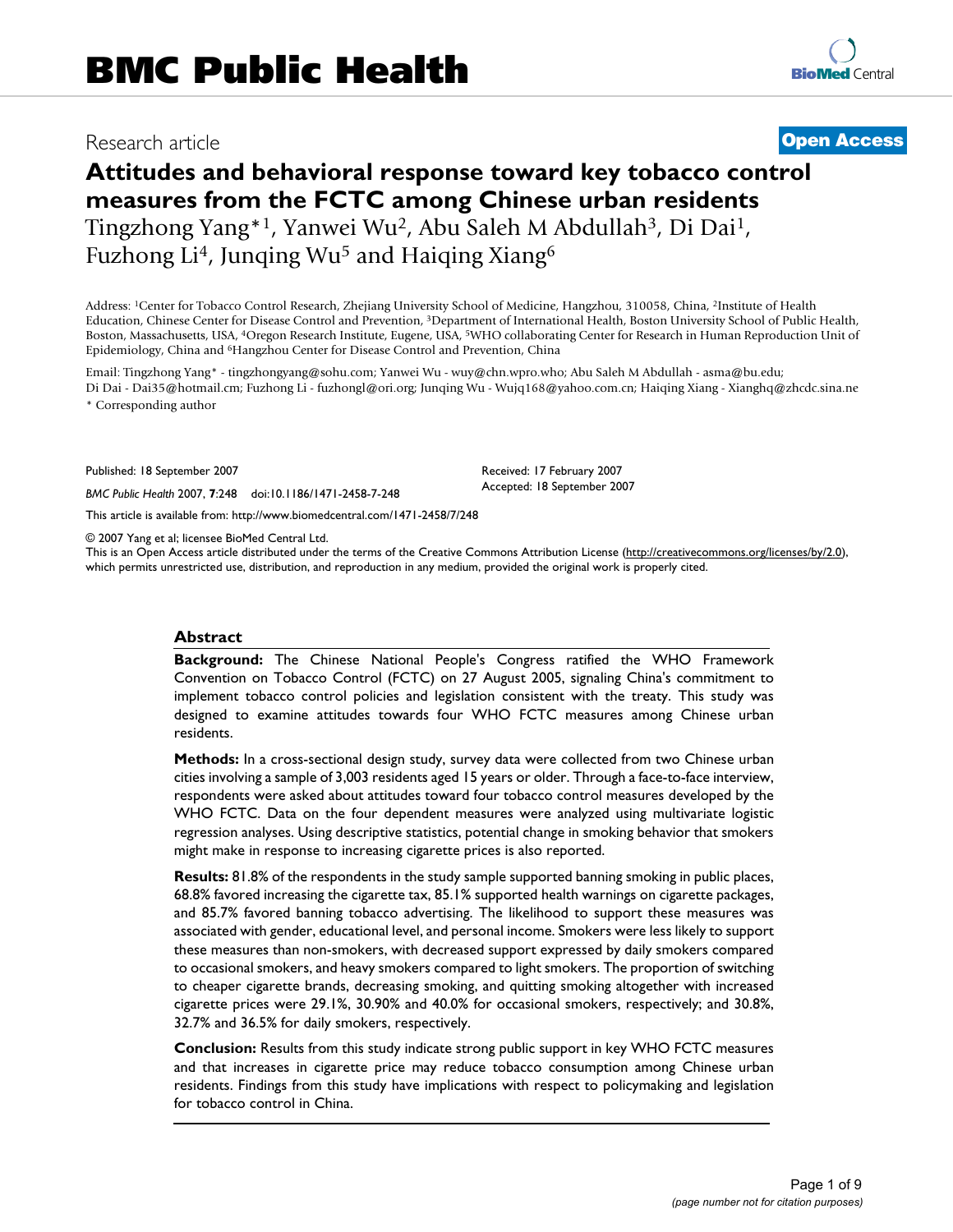# **Background**

As the world's largest producer and consumer of tobacco, China has a significant higher smoking prevalence than most other countries. For example, data from the 2002 national prevalence survey indicated an overall prevalence of 35.8% among China's population 15 years of age and above, with 66.0% ever smokers reported for males and 3.1% for females [1]. These numbers translate to approximately 350 million ever smokers in China. Epidemiological data suggests that patterns of tobacco use in China vary by occupational groups (71% among factory workers to 56% among teachers) and educational attainment (72% among those with no education to 54% among those with a college education) [1,2]. As a result, smoking-related diseases are becoming epidemic and of significant public health concern [3,4]. Studies of tobacco-related mortality in China have shown that tobacco smoking already accounts for approximately 800,000 deaths annually [5]. Studies have shown that cigarette smoking is the key behavioral risk factor in the rising incidence of cancer, cardiovascular disease, and Chronic Obstructive Pulmonary Disease (COPD) [6-8]. For example, the prevalence of COPD in China is estimated to exceed 3%, or 25 million people, of whom 72% were smokers [8]. Although China is in an early stage of a tobacco epidemic, it has suffered a tremendous burden from tobacco- induced diseases. Nearly 800,000 Chinese die each year as a result of tobacco use [4] and the number will increase to 2 million by the year 2025, if current smoking rates continue [9].

Because of China's large smoking population and high rates of mortality attributable to cigarette smoking, several researchers argued for more effective, broadly applied smoking control strategies in China which could prevent at least 50 million deaths [2,10]. In response to the global tobacco epidemic, in 1999, the WHO initiated the WHO Framework Convention on Tobacco Control (FCTC), which was subsequently endorsed unanimously by WHO member states on 21 May, 2003 to become a legally-binding international public health treaty. The WHO FCTC requires nations to implement a range of tobacco control policies. The Chinese National People's Congress ratified the WHO FCTC on 27 August 2005, signaling China's commitment to implement all the provisions specified under the WHO FCTC. While an important step toward tobacco control in China, the extent to which public support and public opinion on the FCTC measures remains largely unknown. From a public health perspective, such information may prove of great importance with respect to understanding the degree to which public support and opinions may have on the successful adoption of tobacco control policies and legislation in China. Therefore, this study was designed to gather baseline information about attitudes toward four key tobacco control measures developed by the FCTC: banning smoking in public places, raising taxes on tobacco products, banning tobacco advertising, and labeling cigarette packets with health warnings. In addition, the paper also examined the relationship between price increase for cigarettes and smokers' intention to behavioral change.

# **Methods**

#### *Study design*

This study used a cross-sectional, multi-stage sampling design in which two urban cities were first pre-selected (Stage 1), followed by the selection of residential districts within each city (Stage 2), identification of blocks of apartment buildings within each district (Stage 3), and sampling households within each block of buildings (Stage 4). Details are presented below.

The study areas covered two urban cities in China: Xian and Hangzhou, which are the capital cities of Shaanxi and Zhejiang provinces, respectively, located in the northwest and southeast areas in China. Within each sampling frame, two residential districts with high density of family households were selected. From each of these residential districts, blocks of apartment buildings were randomly selected using "Jiedao" (a sub-district neighborhood administration), from which a city-identified list of family households was used to randomly sample households using a proportional sampling method. Within each household, individuals aged 15 years and over who lived in their residences for at least one year were identified. One respondent was selected from each family using a randomized method.

#### *Procedures*

Once an individual was identified and agreed to participate, a face-to-face interview was scheduled. All interviews were conducted in a private setting by trained research interviewers who administered a brief questionnaire, which included information on demographics, smoking history, and attitudes. The same interview protocol was used across both cities to ensure identical interview and data collection procedures. The study was approved by the ethics committee at Medical Center, Zhejiang University and informed written consent was obtained from all study respondents before the study began.

#### *Measures*

The survey questionnaire covered four categories: (a) demographics, (b) smoking status, (c) attitudes towards tobacco control, and (d) intention to change smoking.

#### *Demographics*

Information regarding study region (Xian, Hangzhou), age (< 20 years, 20–29 years, 30–39 years, 40–49 years, and 50 years and over), gender, education (Junior school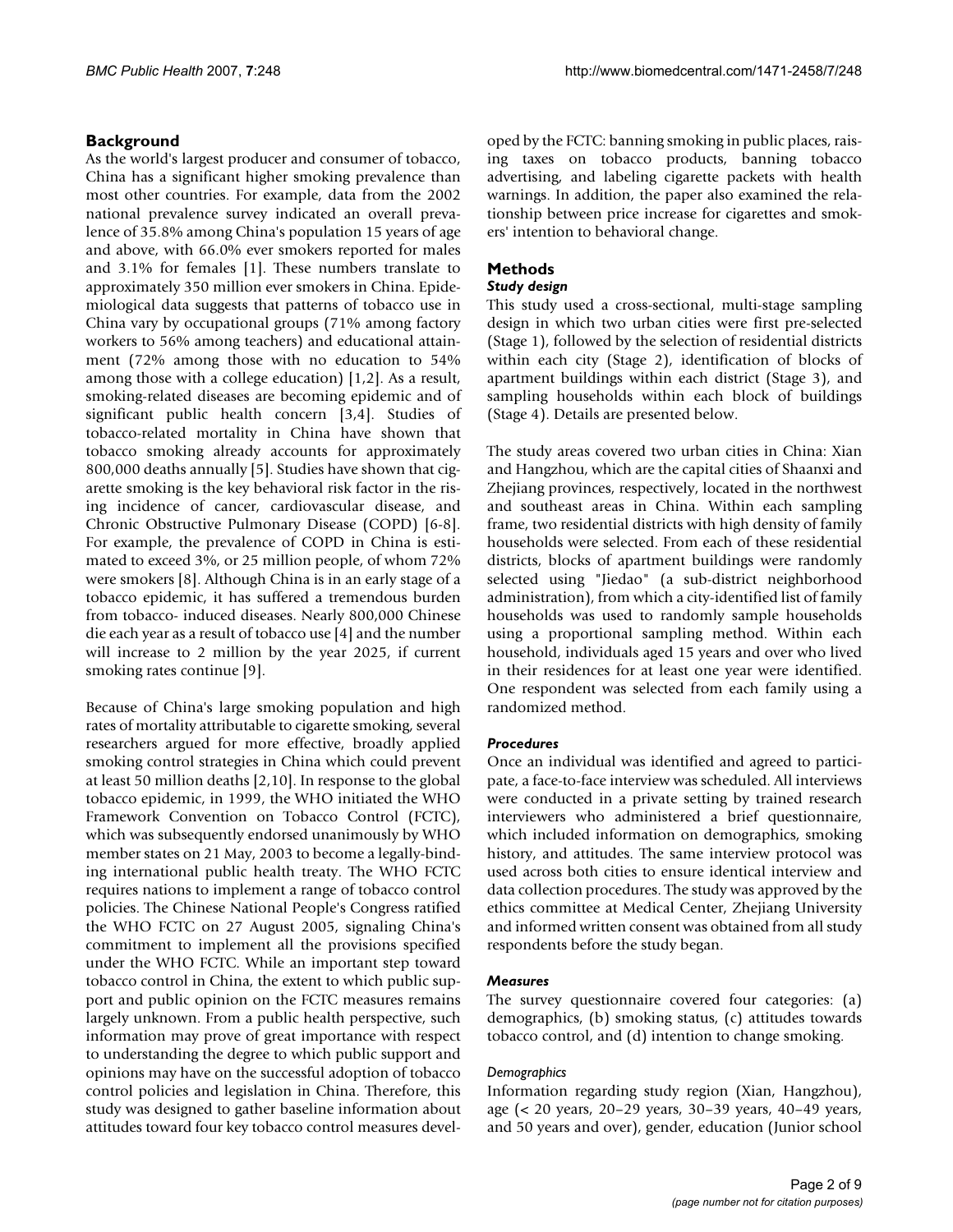or lower, high school, college or above), marital status (never, married, others), occupation (professionals, leaders, clerks, commerce and service, operation workers, never employed, unemployed, retired, others), and average annual income/person (< 10000 RMB, 10000–14999 RMB, 15000 RMB or greater) was obtained through selfreport.

#### *Smoking status*

Information regarding current smoking, frequency, number smoked, and smoking history was assessed through self-report. A current smoker was defined as someone who smoked in the past month, daily smokers were defined as those who smoked every day, and occasional smokers were defined as those who smoked on some days within the past month, and a former smoker was those who smoked in everyday in the past (for at least 6 months) but were not smoking (not a single cigarette) for the preceding one month.

#### *Attitudes towards tobacco control*

Four WHO FCTC measures were used: smoking bans in public places, increasing cigarette taxes, tobacco advertising bans, and health warnings on cigarette packages. Respondents were asked to respond whether or not they favored each of these measures. Respondents were also asked two questions regarding the allocation of cigarette tax revenues: (1) Are you in favor of using tobacco tax revenues smoking control and health services? (2) Are you in favor of using the tobacco tax revenues for government expenses?

#### *Intention to change smoking behaviour*

This measure was designed to assess smoking respondent's intent to change smoking behavior with increasing cigarettes prices among daily smokers. Specifically, respondents were asked: (1) Would an increase in cigarettes price affect your smoking behavior? (2) If "yes", how would your smoking change? Respondents were given the choice of (a) Switch to cheaper tobacco brands; (b) Decrease smoking; or (c). Stop smoking completely. For each of these response choices, respondents were further asked: (1) What percentage of increase in the price of cigarettes might make you switch to cheaper tobacco brands? (2) What percentage of increase in the price of cigarettes would make you decrease smoking? (3) What percentage of increase in the price of cigarettes would make you stop smoking "c" completely?

To assess the reliability of responses, we telephone interviewed a randomly selected 10% of the total subjects (N:306). We re-assessed their responses on smoking status, attitudes towards four key FCTC measures and so on. Results indicated adequate temporal stability, with values ranging from  $0.87$  to  $0.96$  (mean value =  $0.92$ ), With respect to responses of test-retest about whether or not smoke is completely agreement, which indicating high agreement between the two modes of assessments.

#### *Data analyses*

Chi-square tests were conducted to examine differences between the four WHO FCTC variables and demographic measures of the study samples. Subsequent multivariate logistic regression analyses were conducted to assess the association between attitudes and various demographic, smoking status, and intention measures. In these analyses, independent variables were region (cities( $1 =$ Xian;  $2 =$ Hangzhou), gender $(1 = male; 2 = female)$  age, education, marital status, occupation, personal income, and smoking status(1 = non-smokers; 2 = occasional smokers; 3 = lighter daily smokers; 4 = heavy daily smokers). Dependent variables were the four tobacco control measures, operationalized as a binary variable with  $1$  (= in favor) and 2 (= not in favor). Regression analyses were ran on each of the four tobacco control dependent variables. Cumulative percent analyses were used to indicate cumulative percent of changing smoking behavior among daily smokers as cigarette prices increased. All analyses were carried out using SAS.

## **Results**

#### *Descriptive statistics of the sample*

Of the total 3,564 households contacted, 3,210 were eligible. Of these, 153 refused to be interviewed, resulting in a response rate of 95% (3,057/3,210) from the target population. Of the total questionnaires collected, 54 questionnaires were incomplete due to missing of key information and, therefore, were excluded from analyses, leaving a sample size of 3,003 respondents for the final analyses. Table 1 shows the demographic characteristics of the survey sample. Both the number of respondents across the two sampled cities and gender distribution were almost equivalent, and the median age category was between 30 and 39 years. About 66% of the respondents had completed high school education. The majority reported married (70%) and employed (73%). In general, the sample characteristics are comparable to the two national surveys [11,12], with the exception that it exhibited a higher level of education compared to the national samples, possibly due to the fact that the current sample was drawn from two major metropolitan cities in China.

#### *Smoking rates*

Overall, the smoking prevalence for the study sample was 41.4% (n = 1,243). Of which, 35.2% were identified as daily smokers ( $n = 1,057$ ), and 6.2% ( $n = 186$ ) were occasional smokers. A significantly higher proportion of male daily smokers (64.3% versus 2.20% (female);  $\chi^2$  = 1263.38, P < 0.01), and occasional smokers (11.0% (male) versus 0.7%(female) ;  $\chi^2 = 138.17$ , P < 0.01).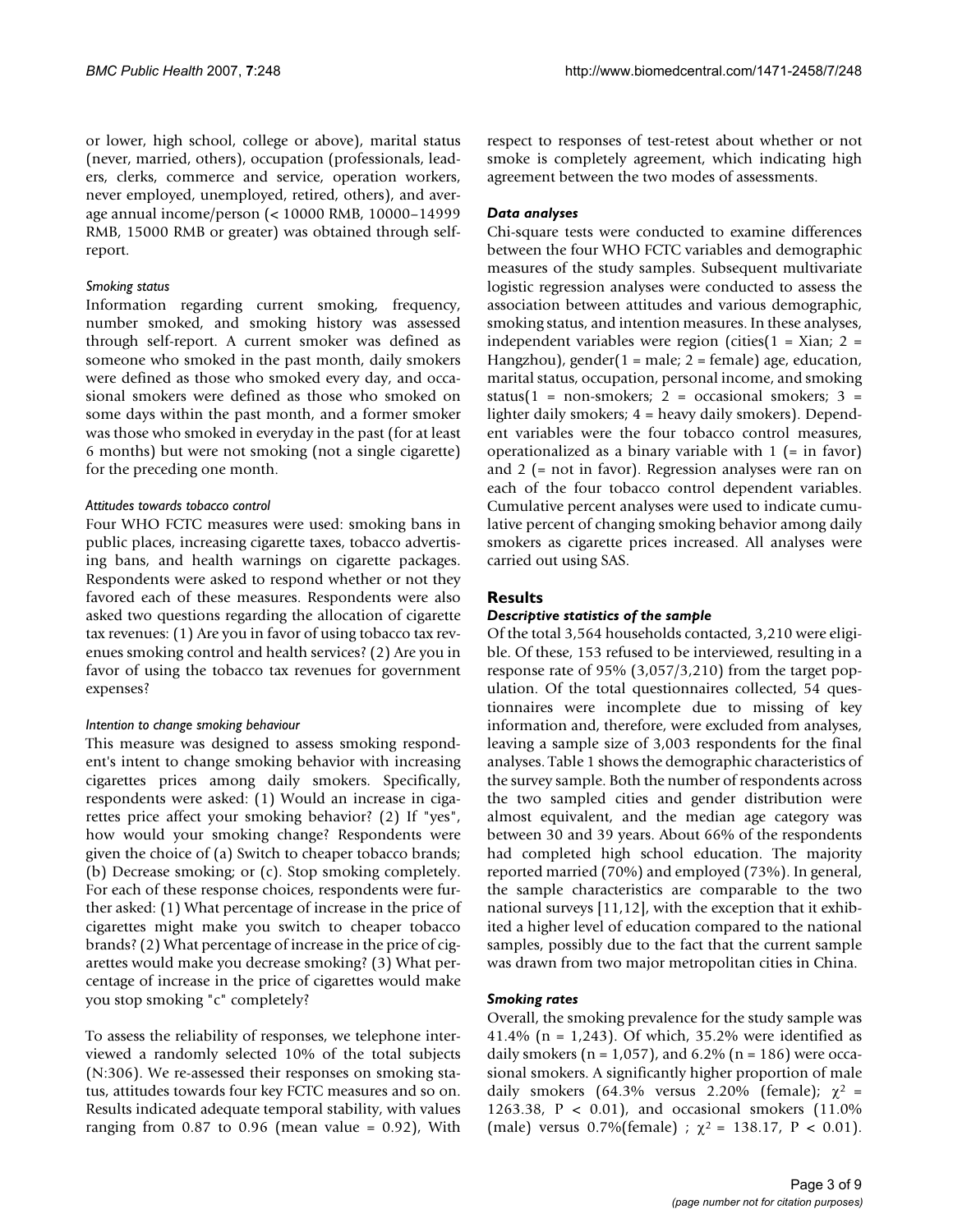| group                               | n    | %    | $X$ <sup>*</sup> | $X2**$ |
|-------------------------------------|------|------|------------------|--------|
| Region                              |      |      |                  |        |
| Hangzhou                            | 1443 | 48.1 |                  |        |
| Xian                                | 1560 | 51.9 |                  |        |
| Gender                              |      |      |                  |        |
| Male                                | 1575 | 52.5 | 49.9             | 52.2   |
| Female                              | 1427 | 47.5 | 50.I             | 47.8   |
| Age                                 |      |      |                  |        |
| <20 years                           | 266  | 8.9  | 5. I             | 3.8    |
| $20 - 29$                           | 525  | 17.5 | 14.9             | 15.8   |
| $30 - 39$                           | 639  | 21.3 | 20.7             | 29.4   |
| $40 - 49$                           | 875  | 29.1 | 29.7.            | 33.3   |
| 50+ years                           | 698  | 23.2 | 29.6             | 17.6   |
| Education                           |      |      |                  |        |
| Junior school and below             | 716  | 8.9  | 5.1              | 3.8    |
| High school                         | 1271 | 42.3 | 25.4             | 44.6   |
| Technological college               | 599  | 19.9 | ÷,               | 18.6   |
| College and above                   | 417  | 13.9 | 9.1              | 11.9   |
| Marital status                      |      |      |                  |        |
| Never been married                  | 531  | 17.7 | 19.1             | 13.6   |
| Married                             | 2095 | 69.8 | 74.3             | 83.9   |
| Others(divorced, widowed and so on) | 377  | 12.5 | 2.9              | 2.5    |
| Occupation                          |      |      |                  |        |
| Leader <sup>+</sup>                 | 247  | 8.2  |                  | 8.5    |
| Clerks                              | 432  | 14.4 |                  | 21.0   |
| Professional                        | 278  | 9.3  |                  | 9.7    |
| Commerce and service                | 587  | 19.5 |                  | 17.4   |
| Operation workers                   | 313  | 10.4 |                  | 5.6    |
| Never been employed                 | 188  | 6.3  |                  | 3.4    |
| Unemployed                          | 208  | 7.3  |                  | 0.1    |
| Retired                             | 412  | 13.7 |                  | 8.8    |
| Others $\blacklozenge\blacklozenge$ | 328  | 10.9 |                  | 15.4   |
| Average Annual Income/person (RMB)  |      |      |                  |        |
| <10000yuan                          | 99 I | 33.0 |                  |        |
| 10000-yuan                          | 833  | 27.7 |                  |        |
| 15000-yuan                          | 1179 | 39.3 |                  |        |

**Table 1: Demographic characteristics of the sample, Urban Chinese Residents**

\*China population statistics yearbook data [11]; \*\* National urban residents stress survey data [12].

Leader of governmental or party agencies, enterprises or

institutions;  $\blacklozenge\blacklozenge$ Others included students and army.

Across the two cites, a significantly higher proportion of daily smokers was identified in Xian, compared to those in Hangzhou (40.8% versus 29.0%;  $\chi^2$  = 45.75, P < 0.01); However, there was no statistical significant difference between occasional smokers across the two cities (6.7% versus 5.8%;  $\chi^2$  = 1.07, P > 0.05.); and daily smoking prevalent was significantly higher in Xian than in Hangzhou (70.4% versus 56.6%;  $\chi^2$  = 32.55, P < 0.01) for male, but this difference did not show (2.3% versus 2.8%;  $\chi^2 = 1.07$ , P > 0.05.) for female. The former smoking rate was 12.3%. The average number of daily cigarettes smoked by daily smokers was 13.94 (SD: 9.58).

#### *Attitude towards key tobacco control measures from the WHO FCTC*

Overall, there was evidence for supporting the four FCTC measures. Approximate eighty-two percent (95% C.I: 81.1%–82.5)of the respondents reported being in favor of a ban on smoking in public places, 68.8% (95% C.I: 68.0%–0.70.0%) support increasing the cigarette tax, 85.1% (95% C.I: 84.5%–85.7%) favor health warnings, and 85.9% (95% C.I: 85.1%–86.3%) support a ban on tobacco advertising. Table 2 displays results from multiple regression analyses.

Significant predictors to support bans on smoking in public places were: being residents of Hangzhou (Odds ratio (OR):4.35), females (OR:1.61), being younger than aged 50 years or above (OR:2.00), being married (OR:1.62), being Professional (OR:1.49), never been employed (OR:1.82); and being non-smokers (light daily smokers (OR:0.23), and heavy daily smokers (OR:0.21).

Significant predictors to support increasing tobacco taxes were: being residents of Hangzhou (OR:1.28); females (OR:1.38); being younger than aged 30 years (OR:1.72) and 50 years or above (OR:1.49); attained college degree education or above (OR:1.32); never been married (R:1.67); being Professional (OR:1.67); never been employed (OR:1.72) or Unemployed (OR:2.63); having an average personal annual Income of 1,000 yuan (OR:1.25) or 15,000 yuan or above (OR:1.27); and being never smoker (occasional smokers, OR:0.42; light daily smokers, OR:0.50; heavy daily smokers OR:0.31).

Significant predictors to support health warnings on cigarette packages were: being residents of Hangzhou (OR:2.54); being younger than 50 years or above (OR:1.54); attaining college degree education or above (OR:1.46); being married (OR:1.94); and being nonsmokers (occasional smokers, OR:0.28; light Daily smokers, OR:0.29, Heavy Daily smokers OR:0.17).

Significant Predictors to support bans on tobacco advertising were: being residents of Hangzhou (OR:0.65); attaining education to College and above (OR:1.38); being Professional (OR:1.72) or Clerks (OR:1.75) or others (OR:1.92); being non-smokers (occasional smokers, OR:0.39, light daily smokers, OR:0.58, heavy daily smokers OR:0.73).

We also examined possible interaction between smoking status and city of residence regarding increasing in cigarette tax. Analyses showed a significant smoking status by city of residence interaction effect: OR = 3.52 (95% CI: 1.67,7.45) for occasional smokers; OR = 2.48 (95% CI: 1.38,4.47) for light smokers; and OR = 1.87 (95% CI: 1.02,3.42) for heavy smokers, which meant the OR values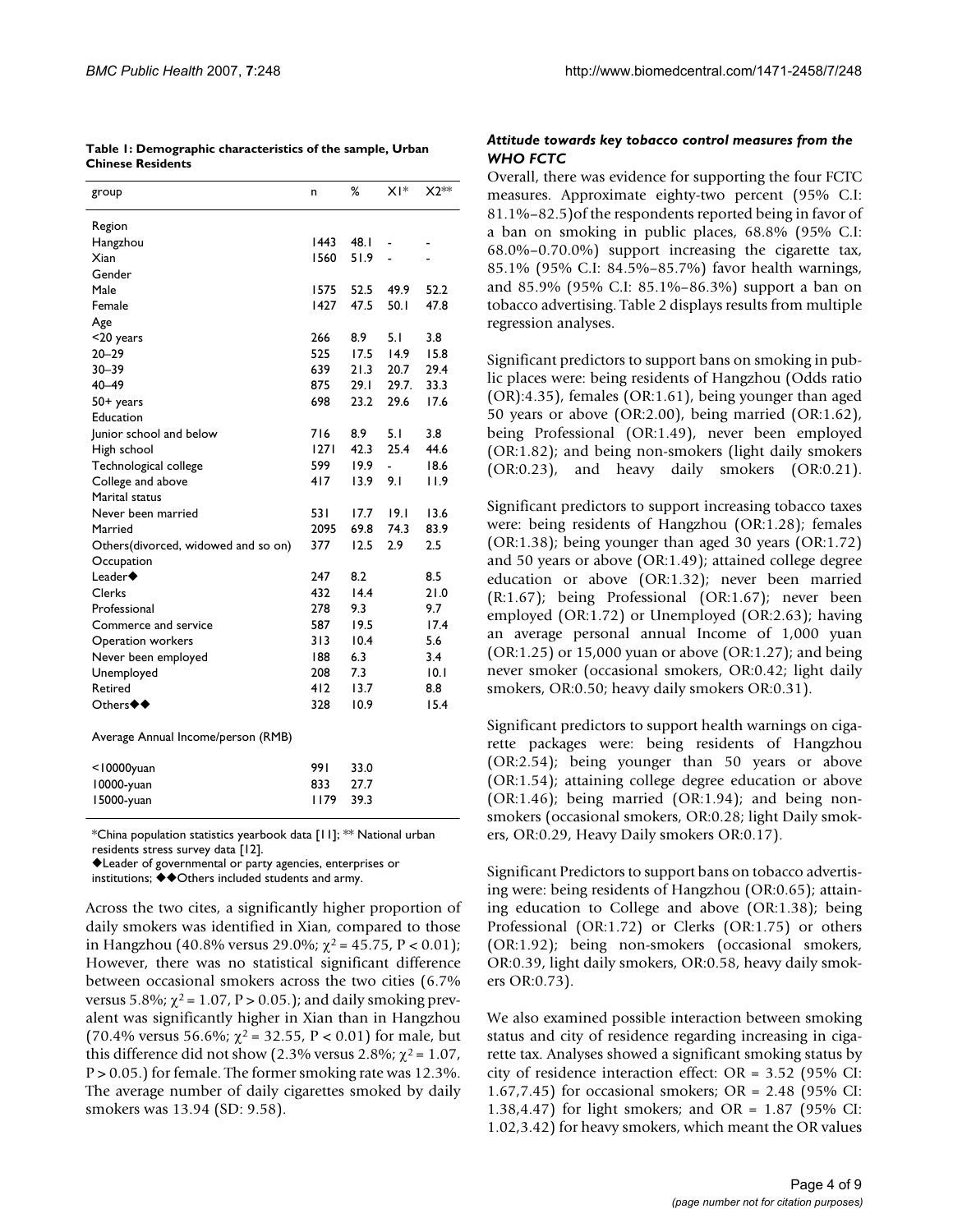l.

#### **Table 2: Logistic regression model to predict favorable attitude towards the four FCTC measures (N = 3,003)**

| Group                                | ${\sf N}$ |      |      | Banning smoking in public places $X$ (in<br>favor)% OR(95%C.I) |      |      | Increasing cigarette taxes X(in favor)%<br>OR(95%C.I) | Health warnings X(in favor)%<br>OR(95%C.I) |      |                       | Banning tobacco advertising X(in favor)%<br>OR(95%C.I) |      |                       |
|--------------------------------------|-----------|------|------|----------------------------------------------------------------|------|------|-------------------------------------------------------|--------------------------------------------|------|-----------------------|--------------------------------------------------------|------|-----------------------|
| Region                               |           |      |      |                                                                |      |      |                                                       |                                            |      |                       |                                                        |      |                       |
| Hangzhou                             | 1443      | 1337 | 92.7 | 1.00                                                           | 1067 | 74.6 | 1.00                                                  | 1327                                       | 92.0 | 1.00                  | 1201                                                   | 83.2 | 1.00                  |
| Xian                                 | 1560      | 1120 | 71.8 | $0.20(0.17, 0.28)$ **                                          | 990  | 63.5 | $0.66(0.55, 0.78)$ **                                 | 1230                                       | 48.9 | $0.35(0.28, 0.45)$ ** | 1378                                                   | 88.4 | $1.53(1.22, 1.90)$ ** |
| Gender                               |           |      |      |                                                                |      |      |                                                       |                                            |      |                       |                                                        |      |                       |
| Male                                 | 1595      | 1155 | 72.4 | 1.00                                                           | 951  | 59.6 | 1.00                                                  | 1263                                       | 79.2 | 1.00                  | 1344                                                   | 84.3 | 1.00                  |
| Female                               | 1408      | 1302 | 92.5 | $1.61(1.12, 2.32)$ **                                          | 1115 | 79.2 | $1.38(1.06, 1.79)$ *                                  | 1294                                       | 91.9 | 0.86(0.57, 1.28)      | 1235                                                   | 87.1 | 0.79(0.56, 1.13)      |
| Age                                  |           |      |      |                                                                |      |      |                                                       |                                            |      |                       |                                                        |      |                       |
| < 20y                                | 266       | 223  | 85.0 | 1.00                                                           | 197  | 74.1 | 1.00                                                  | 226                                        | 85.0 | 1.00                  | 223                                                    | 83.8 | 1.00                  |
| $20 -$                               | 525       | 438  | 83.4 | 1.38(0.87, 2.19)                                               | 378  | 72.0 | 0.96(0.67, 1.34)                                      | 464                                        | 88.4 | 1.77(1.12, 2.78)      | 464                                                    | 88.4 | 1.18(0.76, 1.85)      |
| $30 -$                               | 639       | 564  | 88.3 | 1.24(0.77, 2.00)                                               | 426  | 66.7 | $0.58(0.40, 0.84)$ **                                 | 558                                        | 87.3 | 0.78(0.49, 1.25)      | 512                                                    | 80.1 | 0.65(0.41, 1.01)      |
| 40-                                  | 875       | 710  | 81.1 | 0.97(0.62, 1.52)                                               | 598  | 68.3 | 0.81(0.56, 1.15)                                      | 745                                        | 85.5 | 0.85(0.55, 1.33)      | 773                                                    | 88.4 | 1.05(0.67, 1.36)      |
| 50-                                  | 698       | 519  | 74.4 | $0.50(0.53, 0.84)$ **                                          | 467  | 66.9 | $0.67(0.47, 0.95)^*$                                  | 564                                        | 80.8 | $0.65(0.43, 0.99)$ *  | 608                                                    | 87.0 | 1.13(0.75, 1.70)      |
| Education                            |           |      |      |                                                                |      |      |                                                       |                                            |      |                       |                                                        |      |                       |
| Junior school and low                | 716       | 594  | 83.0 | 1.00                                                           | 466  | 65.1 | 1.00                                                  | 605                                        | 84.5 | 1.00                  | 414                                                    | 85.8 | 1.00                  |
| High School                          | 27        | 1006 | 79.2 | 0.80(0.61, 1.06)                                               | 846  | 66.6 | 1.14(0.92, 1.43)                                      | 1050                                       | 82.6 | 0.84(0.63, 1.13)      | 1072                                                   | 84.1 | 0.99(0.76, 1.31)      |
| College and above                    | 1016      | 857  | 84.4 | 0.92(0.65, 1.31)                                               | 754  | 74.5 | $1.32(1.01, 1.72)^*$                                  | 902                                        | 88.8 | $1.46(1.02, 2.08)$ *  | 893                                                    | 87.9 | $1.38(1.00, 1.92)$ *  |
| Marital status                       |           |      |      |                                                                |      |      |                                                       |                                            |      |                       |                                                        |      |                       |
| Never                                | 531       | 430  | 81.0 | 1.00                                                           | 386  | 72.7 | Ξ.                                                    | 446                                        | 84.I | 1.00                  | 449                                                    | 84.6 | 1.00                  |
| Married                              | 2095      | 1752 | 83.6 | $1.62(1.13, 2.30)$ **                                          | 1459 | 69.6 | 1.17(0.88, 1.72)                                      | 1828                                       | 87.3 | $1.94(1.38, 2.73)$ ** | 1812                                                   | 86.5 | 1.51(1.05, 2.17)      |
| Others (Divorced, widowed and so on) | 377       | 275  | 72.9 | 0.80(0.52, 1.23)                                               | 221  | 58.6 | $0.62(0.44, 0.88)$ **                                 | 283                                        | 75.1 | 0.76(0.52, 1.11)      | 318                                                    | 84.4 | 0.90(0.59, 1.39)      |
| Occupation                           |           |      |      |                                                                |      |      |                                                       |                                            |      |                       |                                                        |      |                       |
| Professional                         | 278       | 234  | 84.2 | 1.00                                                           | 212  | 76.3 | 1.00                                                  | 241                                        | 86.7 | 1.00                  | 249                                                    | 90.0 | 1.00                  |
| Leader◆                              | 247       | 198  | 80.2 | 0.67(0.40, 1.11)                                               | 176  | 71.3 | 0.82(0.54, 1.24)                                      | 208                                        | 84.I | 0.74(0.44, 1.27)      | 205                                                    | 83.0 | $0.58(0.35, 0.98)$ *  |
| Clerks                               | 432       | 382  | 88.4 | 0.92(0.57, 1.50)                                               | 318  | 73.6 | 0.79(0.54, 1.15)                                      | 385                                        | 89.1 | 0.93(0.57, 1.54)      | 352                                                    | 81.5 | $0.57(0.36, 0.91)^*$  |
| Commerce and service                 | 587       | 504  | 85.7 | 0.81(0.52, 1.26)                                               | 394  | 67.1 | $0.60(0.42, 0.86)$ **                                 | 516                                        | 87.9 | 1.01(0.62, 1.62)      | 508                                                    | 86.5 | 0.86(0.54, 1.38)      |
| <b>Operation</b> workers             | 313       | 221  | 70.6 | $0.58(0.37, 0.91)^*$                                           | 192  | 61.3 | 0.70(0.47, 1.05)                                      | 244                                        | 78.0 | 0.82(0.50, 1.25)      | 256                                                    | 81.8 | $0.59(0.35, 0.98)$ *  |
| Never been employed                  | 188       | 146  | 77.7 | $0.55(0.33, 0.93)^*$                                           | 116  | 61.7 | $0.58(0.37, 0.91)^*$                                  | 162                                        | 86.2 | 1.17(0.64, 2.14)      | 164                                                    | 87.2 | 0.85(0.47, 1.56)      |
| Unemployed                           | 208       | 173  | 79.4 | 0.61(0.36, 1.04)                                               | 119  | 54.6 | $0.38(0.25, 0.59)$ **                                 | 177                                        | 81.2 | 0.62(0.36, 1.09)      | 199                                                    | 91.3 | 1.27(0.67, 2.38)      |
| Retired                              | 412       | 315  | 76.5 | 0.63(0.39, 1.00)                                               | 284  | 68.9 | 0.83(0.55, 1.25)                                      | 342                                        | 83.0 | 1.08(0.64, 1.82)      | 375                                                    | 91.0 | 1.21(0.70, 2.11)      |
| Others $\blacklozenge$               | 328       | 284  | 86.6 | 0.72(0.42, 1.21)                                               | 255  | 77.7 | 0.85(0.55, 1.31)                                      | 282                                        | 86.0 | 0.80(0.44, 1.47)      | 271                                                    | 82.6 | $0.52(0.32, 0.86)$ *  |
| Average Annual Income/person(RMB)    |           |      |      |                                                                |      |      |                                                       |                                            |      |                       |                                                        |      |                       |
| < 10000                              | 991       | 839  | 84.7 | 1.00                                                           | 644  | 65.0 | 1.00                                                  | 848                                        | 85.6 | 1.00                  | 847                                                    | 85.5 | 1.00                  |
| 10000-                               | 833       | 629  | 75.7 | 0.73(0.53, 1.02)                                               | 564  | 67.7 | $1.25(1.01, 1.55)$ *                                  | 690                                        | 82.8 | 0.91(0.69, 1.21)      | 715                                                    | 86.0 | 1.07(0.82, 1.41)      |
| 15000-                               | 1179      | 989  | 83.9 | 0.96(0.66, 1, 41)                                              | 858  | 72.8 | $1.27(1.03, 1.57)^*$                                  | 1019                                       | 86.4 | 0.80(0.60, 1.07)      | 1017                                                   | 86.3 | 1.27(0.96, 1.66)      |
| Smoking status                       |           |      |      |                                                                |      |      |                                                       |                                            |      |                       |                                                        |      |                       |
| Non-smoking                          | 1760      | 1619 | 92.0 | 1.00                                                           | 1388 | 78.9 | 1.00                                                  | 1630                                       | 92.6 | 1.00                  | 1558                                                   | 88.5 | 1.00                  |
| Occasional smoking<br>Daily smoking  | 187       | 158  | 84.5 | 0.60(0.36, 1.01)                                               | 106  | 56.7 | $0.42(0.29, 0.61)$ **                                 | 147                                        | 78.6 | $0.28(0.18, 0.42)$ ** | $ 40\rangle$                                           | 74.9 | $0.39(0.27, 0.56)$ ** |
| Light( $\le$ = 10 cigarettes/day)    | 531       | 360  | 67.8 | $0.23$ (0.16,0.34)**                                           | 320  | 60.3 | $0.50(0.37, 0.67)$ **                                 | 418                                        | 78.2 | $0.29(0.18, 0.42)$ ** | 434                                                    | 81.7 | $0.58(0.44, 0.76)$ ** |
| Heavy(> 10 cigarettes/day)           | 525       | 320  | 61.0 | $0.21(0.14, 0.30)$ **                                          | 252  | 48.0 | $0.31(0.23, 0.41)$ **                                 | 362                                        | 69.0 | $0.17(0.13, 0.22)$ ** | 447                                                    | 85.3 | $0.73(0.55, 0.98)$ *  |
|                                      |           |      |      |                                                                |      |      |                                                       |                                            |      |                       |                                                        |      |                       |

◆ Leaders of governmental or party agencies, enterprises or institutions; ◆◆ Others included students and army and other uncategorized OR(odds ratio) is a way of comparing whether the probability of favorable attitude towards the four FCTC measure is the same for two groups,\*p < 0.05, \*\*p < 0.01

*(page number not for citation purposes)*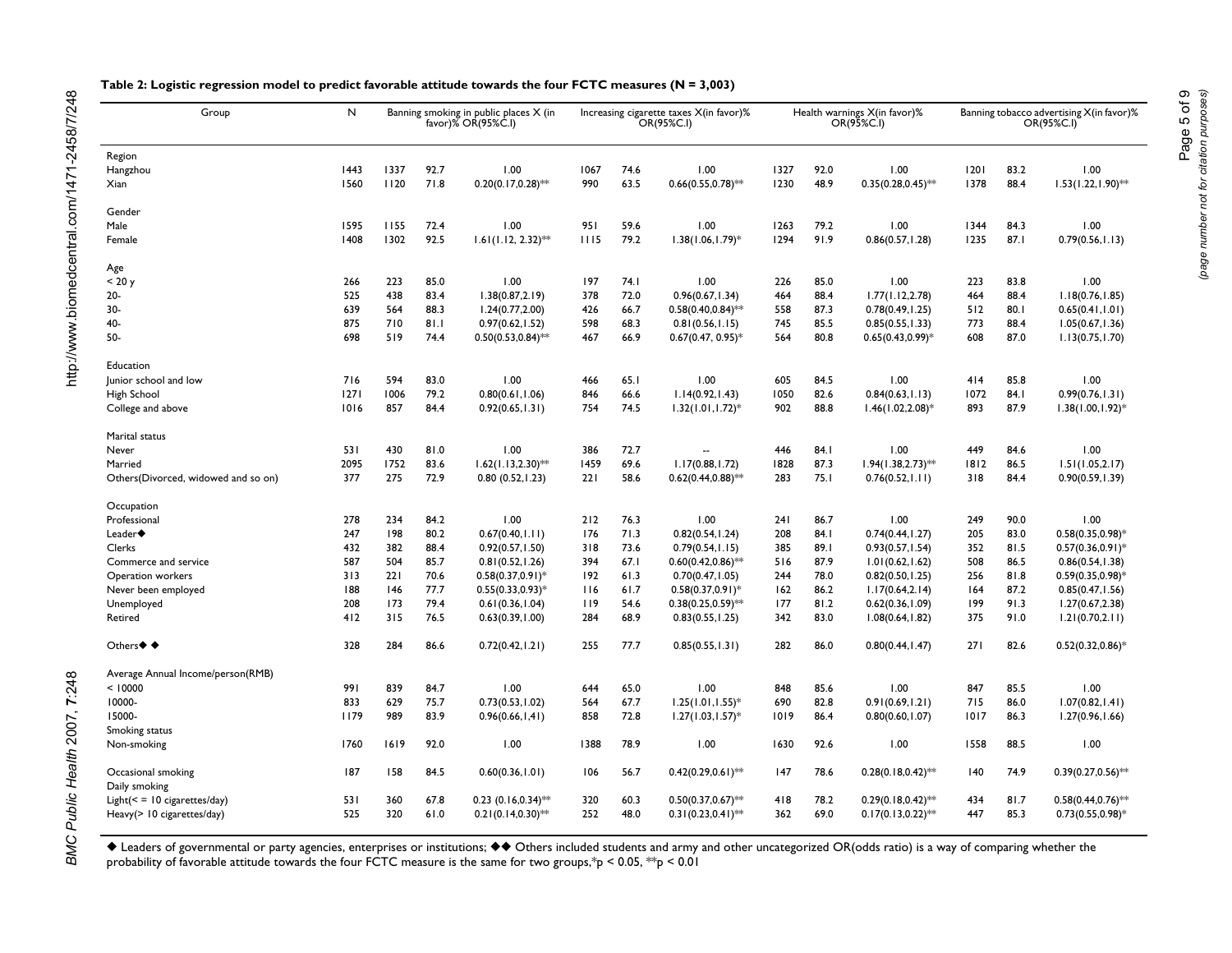were lower in Hangzhou than Xian and indicated that smokers in Hangzhou expressed less support to increasing cigarette tax compared to non-smokers across all levels of smokers. However, further analyses showed a significant difference between Hangzhou and Xi'an in relation to non-smokers (84.5% versus 72.4%;  $\chi^2$  = 38.31, P < 0.01), and no significant differences were observed in other categories of smoking status across the two cites. The above results suggested that non-smoking residents in Hangzhou expressed more support for cigarette tax increases.

We would like to clarify that there were no interaction effects observed in other three tobacco control measures in the study.

Finally, respondents tended to support raising tobacco taxes if the revenues were channeled for smoking control and health services (74.2%; 95% C.I: 71.6%–0.75.0%). The likelihood to support tobacco tax increases was lower (48.1% 95%C.I:47.2%–49.0%) if the revenues were intended for government use.

#### *Cigarette price increasing and behavioral change*

The proportion of respondents who intended to change behavior differed between current smokers (25.6%), occasional smokers (29.4%), and daily smokers (24.9%) (see Table 3). There were no significant differences between daily smokers and occasional smokers ( $\chi^2$  = 0.739, P = 0.691). The patterns of change (i.e. switching to cheaper brands, decreasing consumption and quitting) reported by smokers were almost similar between different categories of smokers (see Table 4). There were no significant differences between daily smokers and occasional smokers ( $\chi^2$  = 0.239, P = 0.888).

Table 5 shows the relationship between cigarette price increases and smoking behavioral changes for daily smokers. The entries show that reported intention to change smoking behavior increases with increasing cigarettes prices. Smokers were more likely to report switching to cheaper brands followed by a reduction in smoking; quitting smoking was the least likely to be reported as an intended change. For example, a projected 10% increase in the price of cigarettes would make 16.3% of smokers to reduce their smoking consumption and 2.1% of smokers to consider quitting.

## **Discussion**

This survey data provide empirical evidence that urban residents are strongly supportive of the key WHO FCTC measures in two major metropolitan cities in China. The rate of support ranged from as high as 85.7% to as low as 68.8%. Respondents in this study had higher (85.7%) support for tobacco advertising bans. Although underlying reasons for the high level of support are unclear, one speculation is that it may be due to respondents' dissatisfaction to the advertisement. Similarly, the majority of the respondents in the survey reported exposure to tobacco advertisements (78%), mainly from television and public boards. The proportion, however, is lower compared to those reported in Massachusetts, USA (88.0%)[13]. This finding suggests that strict law enforcement would be accepted by most smokers in China. Also, the high support for health warnings in this study reflects the information gap for health related problems among the smokers. Lastly, about 82% of the respondents favored ban on smoking in public places, which is similar to the findings among Australian restaurant workers (81%) [14], but lower than that reported by the general public in Taiwan (91.4%)[15]. The more favorable support in Taiwan might be due to the extensive Governmental support to combat tobacco use in Taiwan which was supplemented by counter advertisement and awareness campaign [16]. Taken together, the different demographic predictors that we have identified for four key measures indicate that interventions need to be customized to reach the public for each of the tobacco control measures.

Although some studies reported that smokers are less likely to support a cigarette tax than non-smokers [17], about two-third (68.8%) of our respondents was supportive. It is higher than that reported among the general public in Taiwan [17]. Consistent with the previous findings [18], our study revealed that smoking behavior played a role in their support for key tobacco control measures. In this study, support was low among daily smokers compared to occasional smokers, and heavy smokers compared to light smokers. This reflects the fact that self-

| Table 3: Cigarette price increasing and behavioral change intention |  |  |  |
|---------------------------------------------------------------------|--|--|--|
|---------------------------------------------------------------------|--|--|--|

| Group              | N    |     | Change          |     | No change       |     | Uncertainty      |  |  |
|--------------------|------|-----|-----------------|-----|-----------------|-----|------------------|--|--|
|                    |      | n   | % (95%C.I)      | n   | $% (95\%C.1)$   | n   | % (95%C.I)       |  |  |
| Current smokers    | 1243 | 318 | 25.6(24.3,26.8) | 406 | 32.7(31.3,34.0) | 519 | 41.8(39.8, 42.6) |  |  |
| Occasional smokers | 187  | 55  | 29.4(26.1,32.7) | 47  | 25.1(22.0,28.3) | 85  | 45.5(41.8, 49.1) |  |  |
| Daily smokers      | 1056 | 263 | 24.9(23.6,26.2) | 359 | 34.0(32.5,35.5) | 434 | 41.1(39.6, 42.6) |  |  |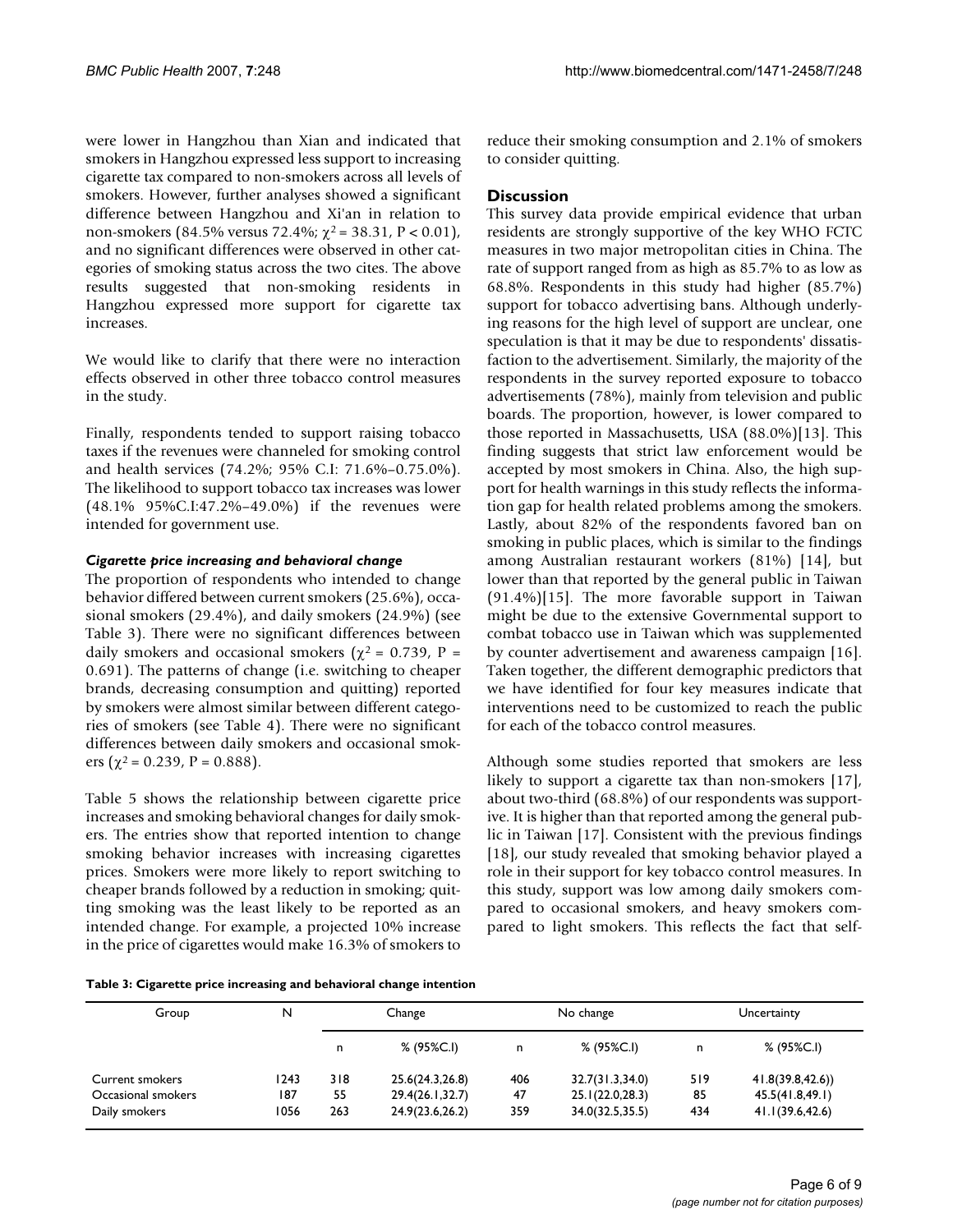| Group              | N   | Switch to cheaper brands |                 |     | Decreasing consumption | Quitting |                  |  |
|--------------------|-----|--------------------------|-----------------|-----|------------------------|----------|------------------|--|
|                    |     | n                        | $% (95\%C.1)$   | n   | $% (95\%C.1)$          | n        | % (95%C.I)       |  |
| Current smokers    | 318 | 97                       | 30.5(22.9,35.2) | 103 | 32.4(30.836.1)         | I 18     | 37.1(35.6, 41.1) |  |
| Occasional smokers | 55  | 16                       | 29.1(14.7,25.5) | 17  | 30.9(24.7,37.1)        | 22       | 40.0(33.4,46.6)  |  |
| Daily smokers      | 263 | 81                       | 30.8(28.0,33.7) | 86  | 32.7(29.8,35.6)        | 96       | 36.5(33.5,39.5)  |  |

| Table 4: Type of behavioral change with Cigarette price increasing |  |  |
|--------------------------------------------------------------------|--|--|
|                                                                    |  |  |

interest plays an important role in influencing social attitudes toward smoking control policies in China.

Results of this study not only shed important light upon the significance of socio-economic characteristics in determining the attitude toward tobacco control measures but also are consistent with those reported by others [15,19]. For example, Tsai et al showed that the reported rates of potentially changing smoking behavior in response to the earmarked tax were quite different between smokers who were better-off financially than those who were less welloff:17.7% versus 24.4% (P < 0.05) [15]. The support for tobacco excise taxes was stronger among younger persons, females, those with higher education, racial/ethnic minorities, and smokers with children [20]. Similarly, Brownson et al reported that better educated people, white-collar workers, and nonsmokers were more likely to support bans than those who were less educated, blue-collar workers, and smokers[18].

We found that there are marked differences in support for policies between the two cities. Smoking prevalence was also different in the two cities. For example, daily and occasional smoking rate in Xian was 40.8% and 6.7%; the corresponding figure in Hangzhou was 29.0% and 5.8%. It reflects the fact that there are significant social and economic differences between the two regions. It should be noted that economically Xian is less developed than Hangzhou. It suggests that people's lifestyle and beliefs may be influenced by the social and economic developments in the area. These changes may have facilitated social and environmental change with respect to people's health awareness and health belief.

**Table 5: Cumulative percent of behavioral change with increasing cigarettes price for daily smokers. \*\***

| Switch to cheaper brands |            |                | Reducing consumption |             |                | Considering quitting |              |                |  |
|--------------------------|------------|----------------|----------------------|-------------|----------------|----------------------|--------------|----------------|--|
| Price<br>increase(%)     | Overall(%) | Cumulative (%) | Price<br>increase(%) | Overall (%) | Cumulative (%) | Price increase(%)    | Overall (%)  | Cumulative (%) |  |
| ı                        | 2.5        | 2.5            | 5                    | 1.2         | 1.2            | 5                    | 1.1          | $\mathsf{L}$   |  |
| 2                        | 1.2        | 3.7            | $\overline{7}$       | 1.2         | 2.4            | 10                   | 1.1          | 2.2            |  |
| 5                        | 9.9        | 13.6           | 10                   | 14.0        | 16.4           | 20                   | 3.1          | 5.3            |  |
| 8                        | 1.2        | 14.8           | 15                   | 1.2         | 17.6           | 30                   | 4.2          | 9.5            |  |
| 10                       | 16.1       | 30.9           | 20                   | 17.4        | 35.0           | 50                   | 21.9         | 31.4           |  |
| 3                        | 1.2        | 32.1           | 30                   | 13.9        | 48.9           | 80                   | 6.2          | 37.6           |  |
| 15                       | 2.5        | 34.6           | 35                   | 2.3         | 51.2           | 100                  | 22.9         | 60.5           |  |
| 20                       | 18.5       | 53.1           | 40                   | 3.5         | 54.7           | 104                  | $\mathbf{L}$ | 61.6           |  |
| 23                       | 1.2        | 54.3           | 50                   | 12.8        | 67.5           | 120                  | 6.2          | 67.8           |  |
| 24                       | 1.32       | 55.5           | 54                   | 4.7         | 72.2           | 135                  | 3.1          | 70.9           |  |
| 30                       | 11.1       | 66.6           | 56                   | 1.2         | 73.4           | 139                  | 3.1          | 74.0           |  |
| 32                       | 2.5        | 69.1           | 57                   | 1.2         | 74.6           | 150                  | $\mathbf{L}$ | 75.1           |  |
| 35                       | 2.5        | 71.6           | 58                   | 2.3         | 76.9           | 200                  | 8.3          | 83.4           |  |
| 40                       | 3.7        | 75.3           | 59                   | 1.2         | 78.1           | 300                  | 5.2          | 88.6           |  |
| 45                       | 1.2        | 76.5           | 60                   | 2.3         | 80.4           | 400                  | 5.2          | 93.8           |  |
| 48                       | 2.5        | 79.0           | 66                   | 1.2         | 81.6           | 500                  | 3.1          | 96.9           |  |
| 50                       | 13.6       | 92.6           | 70                   | 2.3         | 83.9           | 600                  | $\mathbf{L}$ | 98.0           |  |
| 53                       | 1.2        | 93.8           | 78                   | 1.2         | 85.1           | 740                  | 1.1          | 99.I           |  |
| 76                       | 1.2        | 95.0           | 80                   | 5.8         | 90.9           | 750                  | 1.1          | 100.0          |  |
| 100                      | 3.7        | 98.7           | 100                  | 7.0         | 97.9           |                      |              |                |  |
| 300                      | 1.2        | 100.0          | 200                  | 1.2         | 99.1           |                      |              |                |  |
|                          |            |                | 500                  | 1.2         | 100.0          |                      |              |                |  |

\*\*The price increase (%) is projected based on current prices.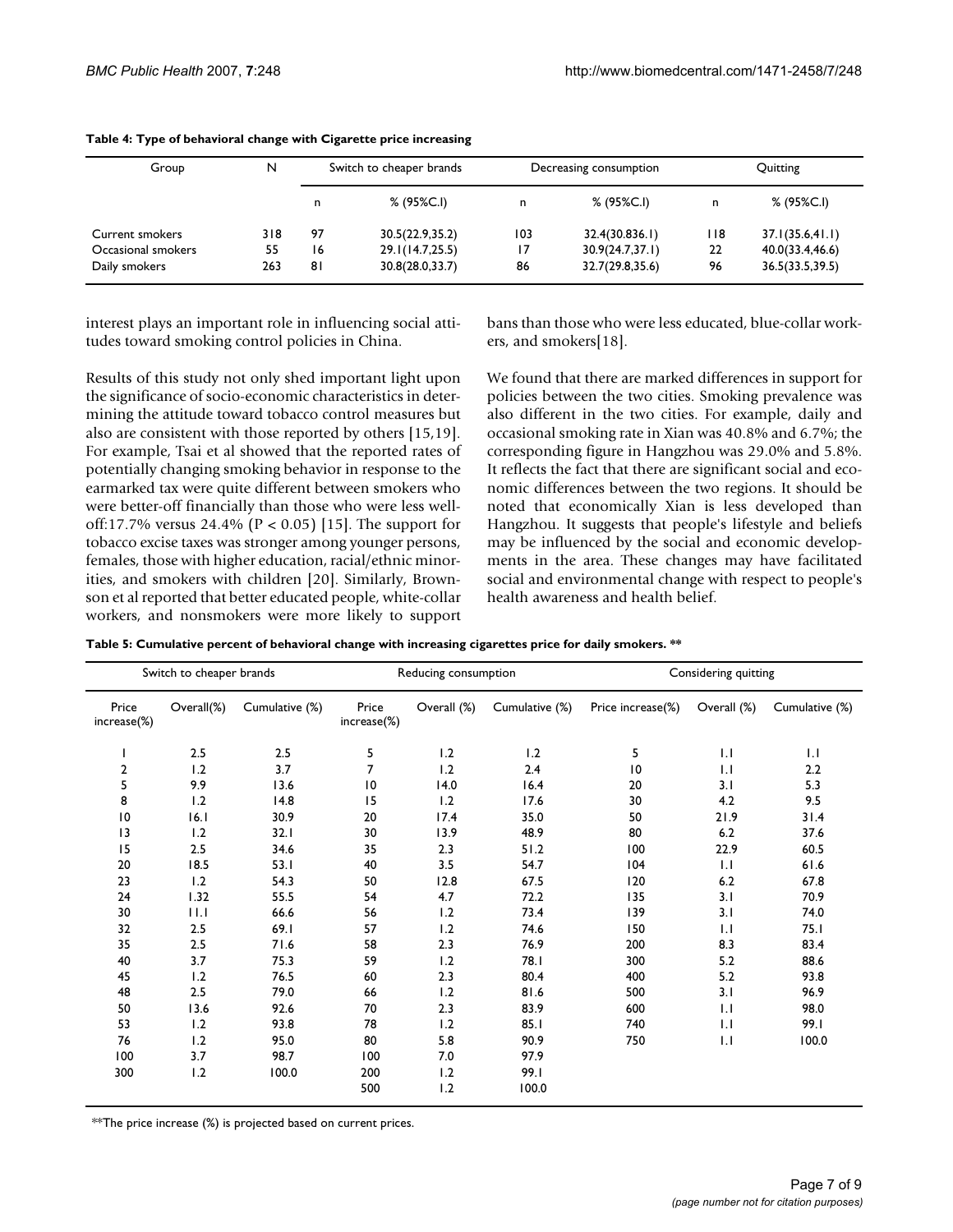Consistent with the literature [13,19-21], in this study, there was a strong association between cigarette price increasing and intentions to change smoking behavior. The most commonly reported reaction of smokers in the state of Massachusetts to cigarette price increases of 15% in 1993 was to consider quitting (35.0%), followed by changing to a cheaper brand (28.4%), then to reducing the number of cigarettes smoked (17.0%) and quitting (3.7%) [3]. In Taiwan, 27.2% of smokers changed to a cheaper brand, 25.4% of smokers reduced the number of cigarettes smoked after the price rose NT\$5(14.2%) from 2001–2002 [15]. We found that the proportion of switching to use cheaper brands is higher and the proportion of reducing cigarette consumption and considering quitting are lower in Chinese mainland than elsewhere. That may be explained by the difference of health belief as influenced by the level of social and economic development. In this study our subjects came from Hangzhou and Xian, the economic development level of the former (annual revenue/person: 19027RMB (in 2006) [22] than the later (annual revenue/person: 10074RMB (in 2006) [23] We also found a difference between the two cities, which supports that socio-economic and environmental factors play a role in intention to change behavior [24].

The results from the interactive model testing indicate that non-smoking residents in Hangzhou expressed more support for cigarette tax increases than those in Xian, which may be explained by the fact that, compared to the city of Xian, the city of Hangzhou is more socially and economically developed which may help raise better health awareness and belief s among its residents.

In this study, the response to price increases is not linear. Rather, it appears to demonstrate a threshold effect, with initial slow rise in intention to change at lower levels of price increases, followed by rapidly increasing reported intention to change, eventually reaching a saturation period. This supports the general consumer behavior response rules for price increasing, which consumers' response to price increasing for different items show less sensitive period, sensitive period, and saturation period [25]. Supporting the report of Chaloupka et al [26], our findings also suggest that there is a clear relationship between increase tobacco taxes and reduced tobacco consumption[26].

There are few limitations of this study. First, this study was cross-sectional, with no causality implied. Second, the study sample frame included urban environments involving two cities with sufficient variability in socio-economic conditions. As such, the findings may not be generalized to all metropolitan areas of the nation. Similarly, because of the urban-focused study areas, the findings can not be extrapolated to rural populations. Third, the study assessed behavioral intentions, which is different from actual behavior change. Respondents who reported an intention might not actually change behavior in practice. Future studies should measure actual behavior change while assessing impact of price increase on behavior change or while assessing the impact of FCTC measures.

## **Conclusion**

This survey study shows general support of tobacco control measures among Chinese urban residents and that increases in cigarette price are likely to be associated with smoking behaviors. These findings provide policy makers with a consensus of public opinion on key WHO FCTC measures and their association with major demographic characteristics of urban residents in China. Such information is of great policy-making importance and public health relevance for tobacco control initiatives that are urgently needed to decrease the current smoking prevalence in China.

## **Competing interests**

The author(s) declare that they have no competing interests.

## **Authors' contributions**

TY conceived of the study, conceptualized ideas, supervised its conduct and data analyses, DD and HX conducted the data collection, Abu Abdullah and FL provided technical support on the data analysis and finalizing the draft manuscript and WY, JW helped to interpret findings and contributed to the text. All authors reviewed drafts of the manuscript and approved the version to be published.

#### **Acknowledgements**

We thank the families who agreed to participate in this household survey from Hangzhou and Xian City. We also thank Annette David for her comments on an earlier draft of paper.

#### **References**

- 1. Yang G: **The epidemiologic investigation of the smoking behavior among Chinese population in 2002.** *Chinese Smoking and Health* 2004, **62:**7-18.
- 2. Yang G, Ma J, Chen A, Zhang Y, Samet JM, Taylor CE, Becker K: **[Smoking cessation in China: findings from the 1996 national](http://www.ncbi.nlm.nih.gov/entrez/query.fcgi?cmd=Retrieve&db=PubMed&dopt=Abstract&list_uids=11387539) [prevalence survey.](http://www.ncbi.nlm.nih.gov/entrez/query.fcgi?cmd=Retrieve&db=PubMed&dopt=Abstract&list_uids=11387539)** *Tob Control* 2001, **10(2):**170-4.
- 3. Lopez AD, Collishaw NE, Piha T: **A descriptive model of the cigarette epidemic in developed countries.** *Tobacco Control* 1994, **3:**242-7.
- 4. Peto R, Chen Z, Boreham J: **[Tobacco the growing epidemicin](http://www.ncbi.nlm.nih.gov/entrez/query.fcgi?cmd=Retrieve&db=PubMed&dopt=Abstract&list_uids=8637146) [China.](http://www.ncbi.nlm.nih.gov/entrez/query.fcgi?cmd=Retrieve&db=PubMed&dopt=Abstract&list_uids=8637146)** *JAMA* 1996, **275:**1683-84.
- 5. Liu B-Q, Peto R, Chen Z-M, Li S-T: **[Emerging tobacco hazards in](http://www.ncbi.nlm.nih.gov/entrez/query.fcgi?cmd=Retrieve&db=PubMed&dopt=Abstract&list_uids=9822393) [China: Retrospective proportional mortality study of one](http://www.ncbi.nlm.nih.gov/entrez/query.fcgi?cmd=Retrieve&db=PubMed&dopt=Abstract&list_uids=9822393) [million deaths.](http://www.ncbi.nlm.nih.gov/entrez/query.fcgi?cmd=Retrieve&db=PubMed&dopt=Abstract&list_uids=9822393)** *BMJ* 1998, **317:**1411-22.
- 6. Tran GD, Sun XD, Abnet CC, Fan JH, Dawsey SM, Dong ZW, Mark SD, Qiao YL, Taylor PR: **[Prospective study of risk factors for](http://www.ncbi.nlm.nih.gov/entrez/query.fcgi?cmd=Retrieve&db=PubMed&dopt=Abstract&list_uids=15455378) [esophageal and gastric cancers in the Linxian general popu](http://www.ncbi.nlm.nih.gov/entrez/query.fcgi?cmd=Retrieve&db=PubMed&dopt=Abstract&list_uids=15455378)[lation trial cohort in China.](http://www.ncbi.nlm.nih.gov/entrez/query.fcgi?cmd=Retrieve&db=PubMed&dopt=Abstract&list_uids=15455378)** *Int J Cancer* 2005, **113:**456-63.
- 7. Zhang H, Cai B: **[The impact of tobacco on lung health in China.](http://www.ncbi.nlm.nih.gov/entrez/query.fcgi?cmd=Retrieve&db=PubMed&dopt=Abstract&list_uids=12856737)** *Respirology* 2003, **8:**17-21.
- 8. Salo PM, Xia J, Johnson CA, Li Y, Kissling GE, Avol EL, Liu C, London SJ: **[Respiratory symptoms in relation to residential coal burn](http://www.ncbi.nlm.nih.gov/entrez/query.fcgi?cmd=Retrieve&db=PubMed&dopt=Abstract&list_uids=15585063)[ing and environmental tobacco smoke among early adoles](http://www.ncbi.nlm.nih.gov/entrez/query.fcgi?cmd=Retrieve&db=PubMed&dopt=Abstract&list_uids=15585063)-**